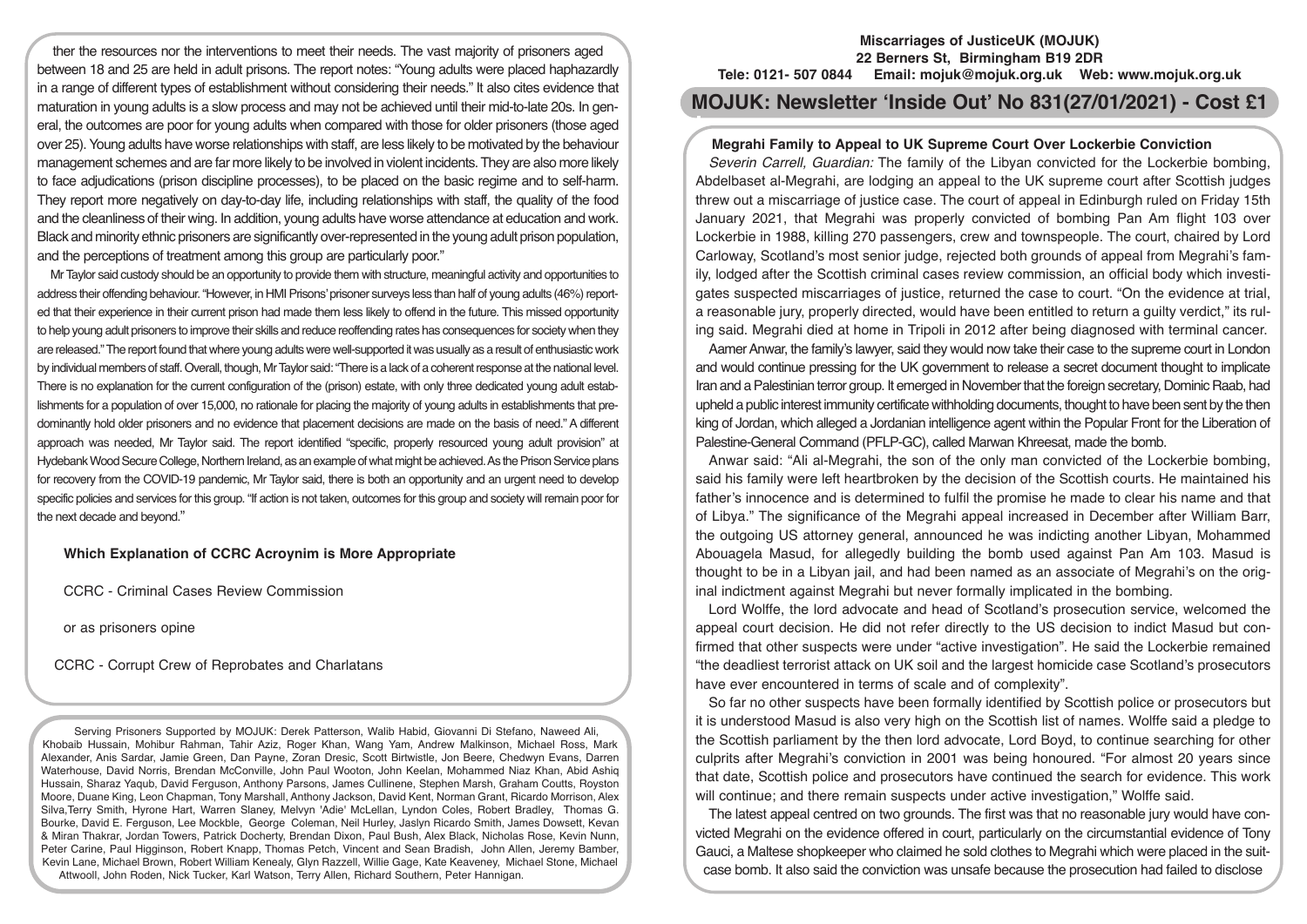evidence which raised strong doubts about reliability of Gauci's evidence and information contained in CIA cables. On the opening day of the appeal, heard in November, Megrahi's legal team accused the judges who convicted Megrahi at a special trial held without a jury 20 years ago of "cherrypicking" evidence. "The court has read into a mass of conflicting evidence a pattern or conclusion which is not really justified," Claire Mitchell QC told the five appeal iudges.

But that was rebutted in the appeal court's 64-page ruling. In a passage rejecting allegations that the possibility of Gauci getting a reward for his evidence should have been disclosed, the judges said the court had been very careful in how it reached its verdict. "When the whole evidence, and the circumstances of the trial in general, are taken into account, the content of these documents [referring to a reward] would have been of no significance relative to the undermining of the careful reasoning of the court on the credibility and reliability of Mr Gauci," the ruling said.

# **Strict Bail Conditions on Domestic Abuse and Sexual Violence Suspects**

Maya Oppenheim, Guardian: Police will now be able to implement strict bail conditions on more suspects in high-harm cases where the victim has suffered domestic abuse or sexual violence. Campaigners welcomed the "long overdue" measures as they warned the current system leaves women in grave danger due to victims habitually not being consulted or informed when a perpetrator's bail conditions come to an end. The overhaul, which will fall under the Protection of the Police and Public, Courts and Sentencing Bill, will mean police have to look at how to keep victims safe when choosing suspects' pre-charge bail conditions during ongoing investigations.

Nogah Ofer, solicitor at the Centre for Women's Justice, a leading legal charity, said: "This bill is long overdue, and all police forces must ensure that they provide the protections that victims and survivors of domestic abuse need. It is simply not good enough for officers to tell women to obtain their own civil protection orders, that is the job of the police. "We urge police forces to ensure that officers actually apply the new law and use bail conditions to protect vulnerable people. Victims and survivors should be consulted before any decision on use of bail conditions, and before bail conditions are lifted, so that officers assess risks properly." She said the government's "U-turn" was partly sparked by a police super-complaint the charity launched in March 2019 - adding the legislation overturns a slew of bail measures rolled out by the government in April 2017 which placed domestic abuse victims at risk.

Dame Vera Baird, Victims' Commissioner for England and Wales, noted the government had been "warned" the 2017 reforms "could do more harm than good". She added: "And so it has proved to be. This was a misconceived move, which has been bad for victims. We now need police bail that protects victims and gives the public confidence. "There must be a presumption in favour of bail with conditions in all cases where the allegation is of serious sexual or violent offences and other serious crimes. It is important that complainants are contacted to ask whether there are any fears or threats which may inform a police bail decision." The new measures will be called "Kay's Law" to commemorate Kay Richardson who was murdered by her ex-partner in August 2019 after he was handed the keys to their house when released without bail conditions despite there being evidence of domestic abuse he perpetrated against her.

Ellie Butt, of Refuge, the UK's largest provider of shelters for domestic abuse victims, said: "Far too many survivors of domestic and sexual abuse who bravely report crimes to the police see alleged perpetrators released under investigation, meaning there are no restrictions on contacting the survivor. "This puts many women and children at real risk of harm and is a huge disincentive to reporting. Due to the dynamics of domestic abuse and sexual violence, it is

appeal. But he was convicted for a second time at a retrial held at Newport Crown Court in 2006. He has always maintained his innocence. The confirmation by South Wales Police follows a BBC documentary aired last October which identified two potential new witnesses to events on the night of the family were killed. Police confirmed they have spoken to the two men following the documentary. The programme also raised questions over potential forensic evidence.

In a statement, Tuesday 19th January 2021, South Wales Police said they had carried out an extensive investigation into the four deaths, one of the largest and most complex ever undertaken by a Welsh police force, involving the taking of over 4,500 statements, 1,500 messages from members of the public to the incident room, almost 2,000 homes visited and over 3,700 exhibits seized for examination. The also said that the matter has been considered by the Criminal Cases Review Commission as recently as 2018, which decided not to refer it to the Court of Appeal.

However, they added: "In November 2020, legal representatives of David Morris contacted South Wales Police requesting the release of various exhibits from the investigation for further assessment by their forensic scientists. "This request has been the subject of careful consideration and the force has decided on a proportionate course of action which will involve the appointment of an independent senior investigating officer and an independent forensic scientist to oversee a forensic review of the specific areas referred to by Morris' legal representatives. The decision to carry out a forensic review does not constitute a reopening or reinvestigation of the murders, nor does it demonstrate any lack of confidence in the conviction of Morris and the subsequent case reviews. Morris was convicted unanimously by a jury on the strength of the prosecution case and independent reviews by the Criminal Cases Review Commission have not identified any new evidence. Due to the advancement of forensic technology we may now be in a position to answer some of the questions which have been raised about forensic issues in this case. The appointment of an independent senior investigating officer from an outside force and an independent forensic scientist will ensure the review is conducted with a layer of independence. Their role will be to provide South Wales Police with recommendations based on their findings. As part of this process, South Wales Police will also be requesting material which has previously been forensically examined by the Criminal Cases Review Commission during its reviews.

# P**rison Service Failures to Support Young Adults Put Society at Risk**

The Prison Service has failed for more than a decade to deal effectively with young adult prisoners, missing opportunities to help them rehabilitate and putting communities at risk from reoffending, according to HM Chief Inspector of Prisons. Charlie Taylor warned that outcomes would remain poor for young adults under 25 and for society unless HM Prison and Probation Service (HMPPS) urgently addressed the current "haphazard" approach to more than 15,000 young adult prisoners. Mr Taylor has published a thematic report, Outcomes for young adults in custody. The report concludes that HMPPS places most young adults in adult prisons without any coherent strategy and with little understanding of the way young men in their early 20s mature. The Chief Inspector recalled the comments, in a report published in 2006 about young adults, from the former Chief Inspector, Dame Anne Owers. She warned then: "What will not work is simply to decant young adults into the mainstream adult prison population. That will not provide environments that meet standards of safety and decency – or, crucially, that are able to make a real difference to reducing reoffending among this age group."

Mr Taylor said: "It is disappointing that this warning was ignored, and we now have a system where nearly all young adults have simply been placed into mainstream establishments, which have nei-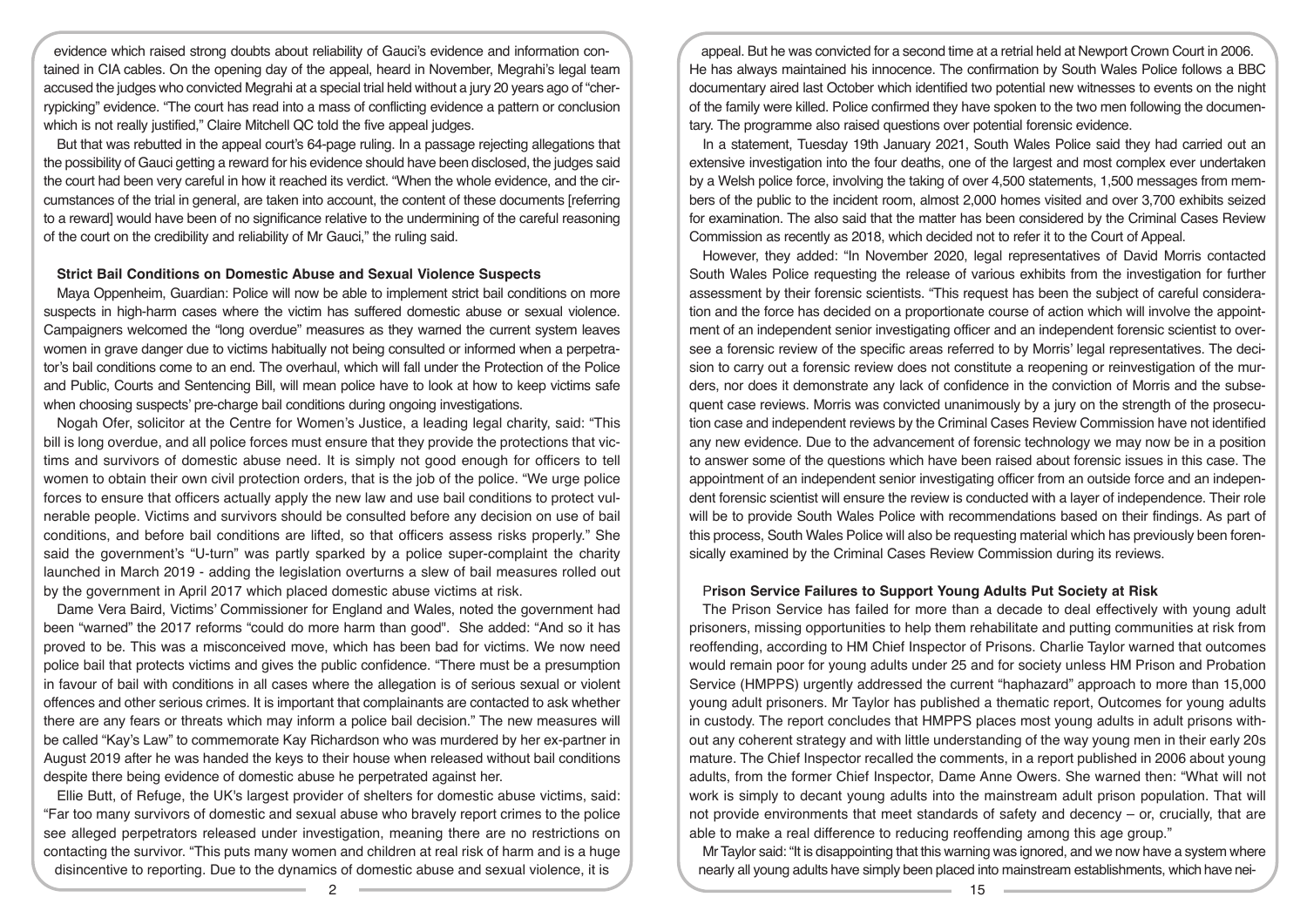# **'General' Warrants Used by Security Services Ruled Unlawful**

Will Heath, Justice Gap: The use of general, non-specific warrants to authorise the hacking of peoples' computers and interference with their personal property was found to be unlawful by the High Court. In a case brought by campaign group Privacy International, the court ruled that broad and ill-defined warrants, potentially covering thousands if not millions of people suspected of no wrongdoing, were contrary to fundamental constitutional principles.

Such warrants authorised the agencies to hack the computers of broad and hard to define groups of people, such as 'all mobile phones used by a member of a criminal gang'. Having been granted this broad warrant by the Secretary of State, questions such as to how a criminal gang was defined, who supposedly belonged to one, and how much proof was required was then left to individual GCHQ, MI5 and MI6 officers. Critics say it was effectively a carte blanche and there was no need for officers to prove they had a reasonable basis to suspect an individual of a crime before invading their privacy.

The case was brought against a 2016 decision by the Investigatory Powers Tribunal – the tribunal tasked with oversight of such agencies – that the Secretary of State had the power to grant such broad warrants under the Intelligence Services Act 1994. The High Court ruled that this interpretation was incorrect and found the powers unlawful based on traditional constitutional principles, rather than human rights legislation or international law.

The court referred to cases and key texts, stretching back some 250 years, to show that 'the aversion to general warrants is one of the basic principles on which the law of the United Kingdom is founded'. One case cited, Wilkes v Wood 1763, held if the power 'to search wherever their suspicions may chance to fall… is truly vested in the Secretary of State, and he can delegate this power [to officers], it certainly may affect the person and property of every man in this kingdom, and it totally subversive of the liberty of the subject'. The High Court accepted the argument of ca aping group Privacy International's barrister, Ben Jaffey QC, that 'the national security context makes no difference as otherwise the courts would sanction wide powers to override fundamental rights'.

'This victory rightly brings 250 years of legal precedent into the modern age,' commented Privacy International's Legal Director, Caroline Wilson Palow. 'General warrants are no more permissible today than they were in the 18th century. The government had been getting away with using them for too long. We welcome the High Court's affirmation of these fundamental constitutional principles.' The case follows a landmark Supreme Court decision in 2019, which ruled that the High Court has the power to overrule the Investigatory Powers Tribunal on matters of general significance, making this challenge possible.

#### **David Morris Murder Conviction Police to Re-Examine Forensic**

*ForeNino Williams, WalesOnline:* nsic evidence in the murders of Mandy Power and her family in 1999 will be re-examined. South Wales Police has appointed a senior officer and a forensic expert to take a look at fresh claims raised by lawyers of a man convicted for the murders of three generations of the same family. The force has confirmed it is appointing a senior independent investigating officer and independent forensic scientist to oversee a review of specific areas raised by legal representatives of David Morris.

David Morris is serving a life sentence for the murders of Mandy Power, who was aged 34, her two daughters Katie, aged 10, and Emily, aged 8, and her 80-year-old mother Doris Dawson in Clydach in the Swansea Valley in 1999. Dai Morris has been twice convicted for the brutal murders. His first conviction, by a unanimous verdict at Swansea Crown Court in 2002, was overturned on

vital that bail is used in all cases, we hope these changes will achieve this and will be swiftly passed into law." The government says the measures will make sure people are not held on bail for "unreasonable lengths of time".

Nicole Jacobs, Domestic Abuse Commissioner for England and Wales, said: "I have seen closely how the reforms made to the Bail Act negatively affected victims and survivors of domestic abuse since they were introduced just over three years ago. "Too often, the presumption against pre-charge bail has meant that perpetrators of domestic abuse have not been subject to bail conditions which meant they could continue to intimidate their victims and cause untold anxiety, fear and concern." Chief Constable Darren Martland, who is the National Police Chiefs' Council Lead for Bail Management, said they will do "everything we can" to safeguard victims and witnesses during investigations. He added: "It's important to ensure bail is properly used to best effect, which includes respecting the rights of suspects and balancing the impact on victims and witnesses."

#### **Independent Human Rights Act Review (IHRAR) Call for Evidence**

The UK government's review of the Human Rights Act has launched a call for evidence. The review will consider how the act is working in practice and whether any change is needed. The government established the review to examine the framework of the HRA, how it is operating in practice and whether any change is required. Specifically, the review will look at two key themes: 1) The relationship between domestic courts and the European Court of Human Rights (ECtHR): 2) The impact of the HRA on the relationship between the judiciary, the executive and the legislature

The review will consider the approach taken by domestic courts to jurisprudence of the ECtHR, including how the duty to "take into account" jurisprudence has developed. It will consider whether the HRA strikes the correct balance between the roles of the courts, the government and Parliament. Moreover, it will consider whether the current approach "risks domestic courts being unduly drawn into questions of policy". The panel will then consider whether and if so, what reforms might be justified. As part of its work, the review will also examine the circumstances in which the HRA applies to acts of public authorities taking place outside the territory of the UK, with consideration of the implications of the current position, and whether there is a case for change. The review is limited to consideration of the HRA, it will not consider the scope of the substantive rights scheduled to the Human Rights Act. The call for evidence closes on the 3 March 2021.

"The UK's contribution to human rights law is immense. It is founded in the common law tradition, was instrumental in the drafting and promotion of the European Convention on Human Rights (the Convention) and is now enshrined in the Human Rights Act 1998 (HRA). The HRA has now been in force for 20 years and it is timely to review its operation and framework. The Independent Human Rights Act Review (IHRAR) has been established to carry out that review. It is explicitly independent and contains a robust panel of eminent lawyers and academics, each one of whom will provide a range of views on the HRA's operation. The Review's Terms of Reference (ToR) focus on the operation of the HRA. They are not concerned with either the substantive rights contained within the Convention or with the question whether the UK should remain a signatory to it; the Review proceeds on the basis that the UK will remain a signatory to the Convention. The ToR have been drafted in neutral terms. The Review has no pre-conceived answers and intends to examine all the questions within the scope of the Review comprehensively. In doing so, the panel wants to consult widely and encourages the widest possible range of views from the public and interested parties in its consultations, across all four nations of the UK."

*Questionnaire:* The Review is not considering the UK's membership of the Convention; the Review proceeds on the footing that the UK will remain a signatory to the Convention. It is also not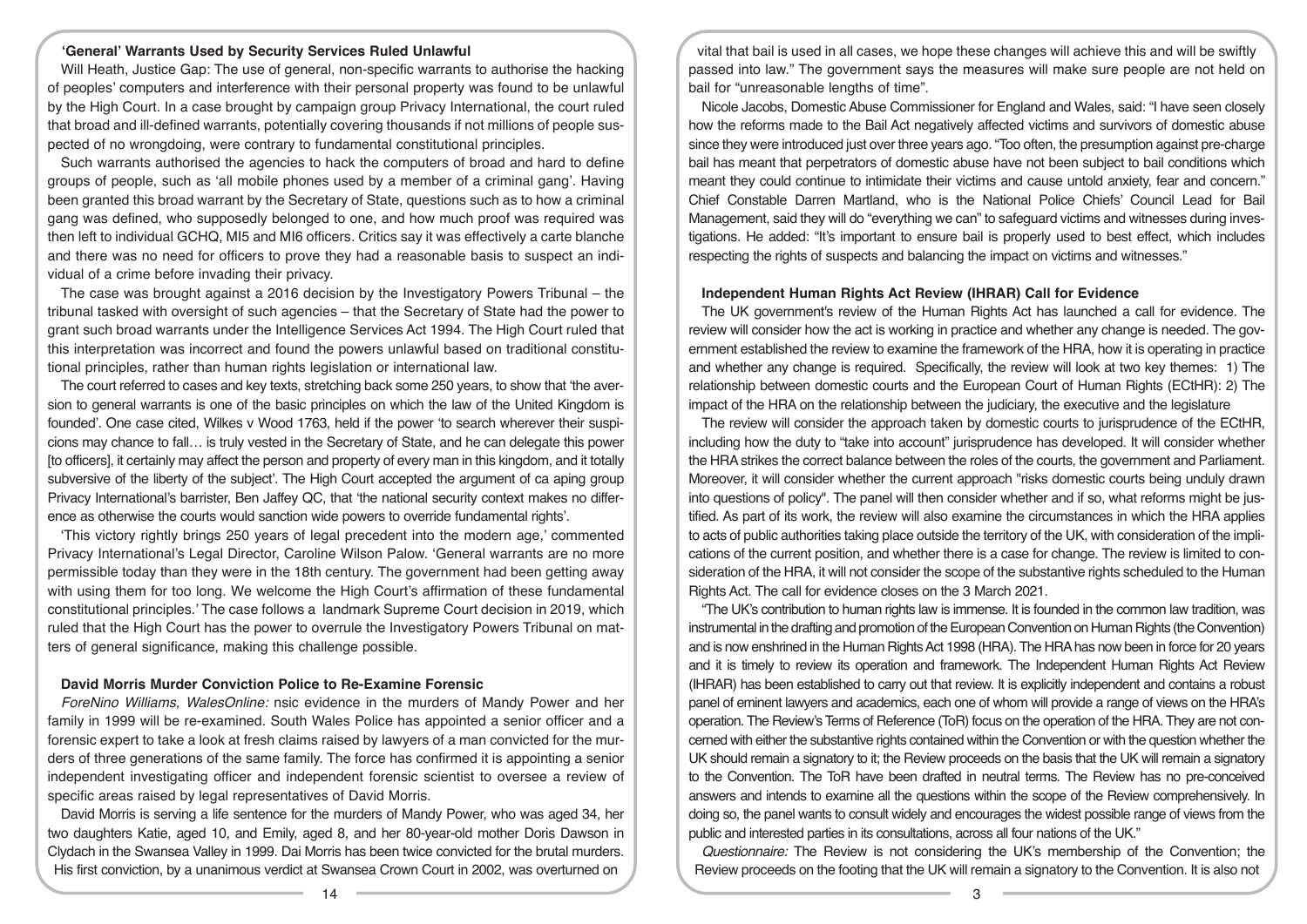considering the substantive rights set out in the Convention. When providing your answers to the questions raised under the two themes that the Review is considering please bear this in mind.

*Theme One:* The first theme deals with the relationship between domestic courts and the European Court of Human Rights (ECtHR). As noted in the ToR (Terms of Reference), under the HRA, domestic courts and tribunals are not bound by case law of the ECtHR, but are required by section 2 HRA to "take into account" that case law (in so far as it is relevant) when determining a question that has arisen in connection with a Convention right. We would welcome any general views on how the relationship is currently working, including any strengths and weakness of the current approach and any recommendations for change. Specifically, we would welcome views on the detailed questions in our ToR. Those questions are:

a) How has the duty to "take into account" ECtHR jurisprudence been applied in practice? Is there a need for any amendment of section 2? b) When taking into account the jurisprudence of the ECtHR, how have domestic courts and tribunals approached issues falling within the margin of appreciation permitted to States under that jurisprudence? Is any change required? c) Does the current approach to 'judicial dialogue' between domestic courts and the ECtHR satisfactorily permit domestic courts to raise concerns as to the application of ECtHR jurisprudence having regard to the circumstances of the UK? How can such dialogue best be strengthened and preserved?

*Theme Two:*The second theme considers the impact of the HRA on the relationship between the judiciary, the executive and the legislature. The ToR note that the judiciary, the executive and the legislature each have important roles in protecting human rights in the UK. The Review will consider the way the HRA balances those roles, including whether the current approach risks "over-judicialising" public administration and draws domestic courts unduly into questions of policy. We would welcome any general views on how the roles of the courts, Government and Parliament are balanced in the operation of the HRA, including whether courts have been drawn unduly into matters of policy. We would particularly welcome views on any strengths and weakness of the current approach and any recommendations for change. Download the full review: Call For Evidence, https://is.gd/CFeSHe

## **Children Exempted From Extended Custody Time Limits Following Legal Challenge**

*Doughty Street Chambers:* On Thursday 14th January 20212, the Government announced that children will be exempt from the recent extension to custody time limits following a legal challenge from Just for Kids law to the lawfulness of the Prosecution of Offences (Custody Time Limits) (Coronavirus) (Amendment) Regulations 2020. The Regulations, which came into force on 28 September 2020, extended the standard custody time limit in the Crown Court from 182 days to 238 days, a period of nearly 8 months without automatic judicial oversight. This is the first extension of the custody time limits since they were introduced in 1987. The extension applied to all remanded to custody in the Crown Court on or after 28 September 2020 and made no distinction between the position of children and adults.

On 10 November 2020, Just for Kids Law sent a letter before action challenging the Regulations on the grounds that the failure to exclude children from the extension of custody time limits was unlawful and irrational; in breach of Article 5 and Article 14 ECHR; breached the Public Sector Equality Duty and the duty to consult the Children's Commissioner given the significant change of policy and its implication for prolonged deprivation of liberty in respect of children on remand. Following the pre-action correspondence the Ministry of Justice agreed to consult the Children's Commissioner but denied that the extension of the custody time

"It's too early for us to know why officers fired at the vehicle, and it's too early for us to know exactly what transpired," an SIU spokeswoman, Monica Hudon, told reporters at the time. The SIU has been the target of criticism for a number of years. "Police interviews are rarely held within the regulatory time frames, and are all too often postponed – for weeks, sometimes even months," said a report from Ontario's ombudsman in 2008. Since the incident, the SIU has interviewed 18 officers who were present, as well as 14 civilian witnesses. Investigators seized two police-issued rifles and one police-issued pistol from the scene, as well as a pistol from the pickup truck. The initial forensic investigation of the truck has been completed but the SIU has not yet received the postmortem results of the infant and father or said when it plans to release its findings to the public.

## **U-Turn Over Law on Bail To Protect Victims of Domestic Violence**

*Zohra Nabi, Justice Gap:* New measures will be introduced by the Home Office to enable police to impose bail on suspects in cases of domestic abuse and sexual violence. The reforms come after a joint inspection by Her Majesty's Inspectorate of Constabulary and Fire & Rescue Services and HM Crown Prosecution Service Inspectorate found that the Policing and Crime Act 2017, which had been intended to remedy the problem of suspects being on bail for long periods of time, increased the likelihood of a case failing to result in the successful prosecution of an offender. The 2017 Act introduced a presumption against using pre-charge bail unless deemed to be necessary and proportionate, and a 28-day timescale for that bail. However, following concern from campaigners the Home Office has acknowledged that this had the knock-on effect of increasing the number of offenders released under investigation, leading to victims feeling unsafe and unprotected by the police. The report also found that the delays resulting from the act made it more likely that victims would lose confidence and withdraw from the process. The Inspectorate heard evidence that victims and survivors are currently not consulted at all on bail, and in some cases were not informed when bail conditions had been removed.

Ellie Butt, Head of Policy at Refuge, said: 'Far too many survivors of domestic and sexual abuse who bravely report crimes to the police see alleged perpetrators released under investigation, meaning there are no restrictions on contacting the survivor. This puts many women and children at real risk of harm and is a huge disincentive to reporting.'

You can read about concerns of defence lawyers about the new regime on the Justice Gap here. Freedom of Information data obtained last year revealed that over 80% of suspects are now released under investigation. At the same time, the average length that they are under investigation and stuck in legal limbo is now 139 days compared to the average 90 day length of police bail prior to the changes. The reforms announced by the Home Office are to be called 'Kay's Law' in memory of Kay Richardson, a woman murdered by her ex-partner after he was released whilst still under investigation, and given the keys to their house, despite evidence of previous domestic abuse. Under the new laws, police will have to consider key risk factors, including safeguarding victims.

The change was welcomed by campaigners at the Centre for Women's Justice, who first launched a police super-complaint against the Act in March 2019. Nogah Ofer, a solicitor at the CWJ, said: 'This Bill is long overdue, and all police forces must ensure that they provide the protection that survivors of domestic abuse need…We urge police forces to ensure that officers actually apply the new law, and use bail conditions to protect vulnerable people'

Speaking on behalf of the National Police Chiefs' Council Lead for Bail Management, Chief Constable Darren Martland said: 'We will continue to work with the Home Office and College of Policing so that we are striking that balance between protecting vulnerable victims and witnesses while upholding the rights of suspects.'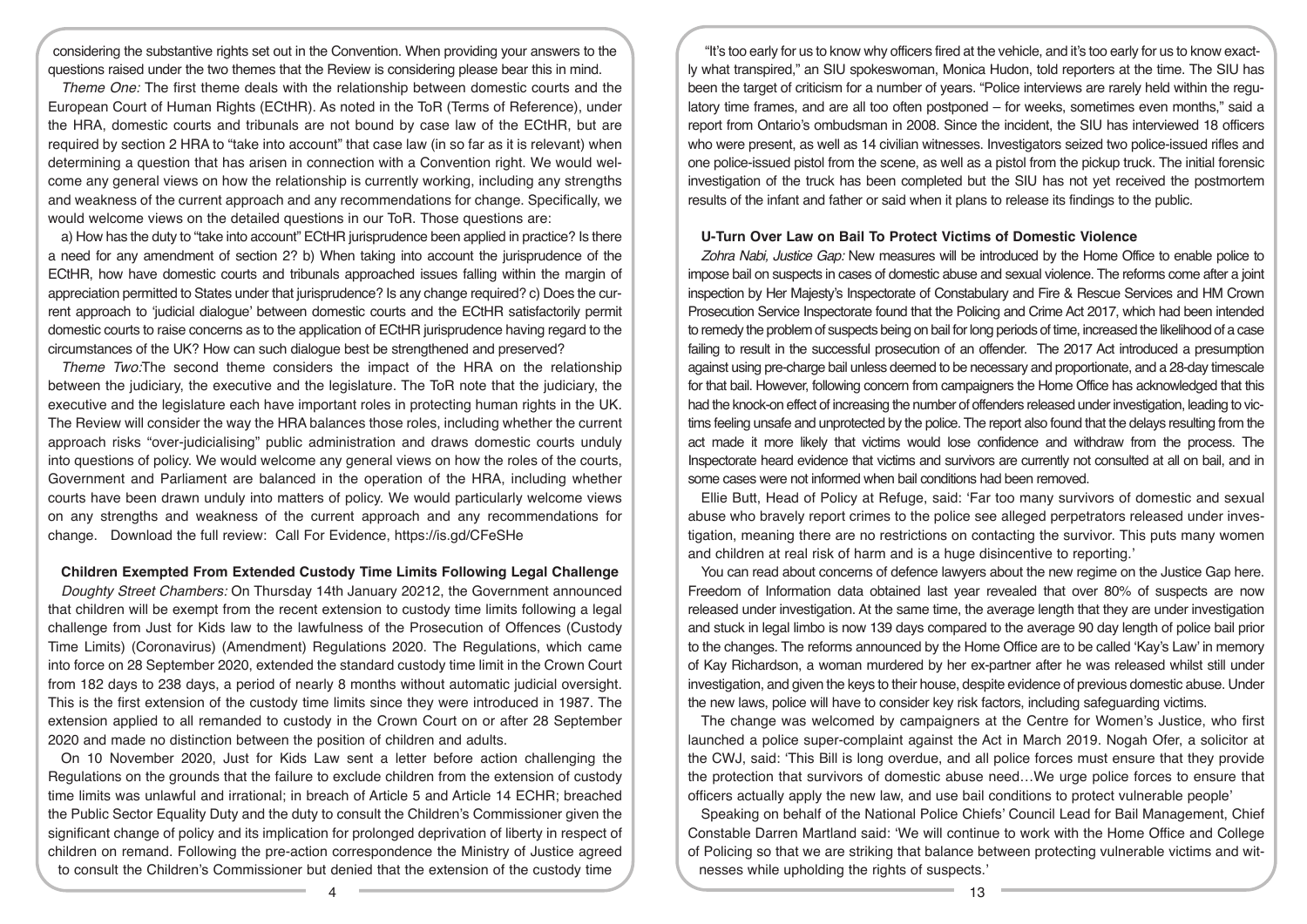peaceful protests brought large parts of London to a standstill for days, with printing presses of rightwing newspapers blockaded and fossil fuel companies targeted. XR says more than 3,400 people have been arrested, with about 1,700 charged, almost all for minor public order offences such as obstructing the highway. About 900 people have pleaded guilty and another 800 have either been tried or are awaiting their day in court.

Zoë Blackler, who has overseen the courts process for XR, said it had highlighted the range of people who were prepared to take a stand to force urgent action on the climate emergency. "They come from all across the country and from every age range – there are as many people over 65 as in their 20s. I've met doctors and delivery drivers, teachers and builders, even a retired merchant mariner in his 80s." She said some people had been campaigning on the environment for years, but for most it was the first time they had taken part in activism "and certainly their first encounter with the criminal justice system".

Chada said the decision to press ahead with the prosecutions was not in the public interest. "One wonders who is making these decisions and what pressure they are under," he said. Graeme Hayes, a sociologist from Aston University, who is part of a team of researchers following the XR court cases, agreed the decision to prosecute so many people for minor offences was highly unusual. "What we are seeing looks very much like political decisions to charge people and to take them to court for very minor offences, and that is extraordinary. I can not think of a precedent [in the UK] where that has happened before on anything like this scale." Hayes said it appeared to be the result of political pressure, possibly from the home secretary, Priti Patel, who labelled XR as criminals who threatened the "UK way of life", and from the police, who were criticised after the April 2019 protests.

The Crown Prosecution Service said it was an independent, "demand-led organisation" with a duty to consider all cases referred by police. "Every case is assessed solely on its individual merits, and prosecutions will only follow if our legal tests are met," it said. In November, XR announced it was planning a money rebellion – a campaign of financial civil disobedience to expose the "political economy's complicity" in the ecological crisis. It said this would be a sustained campaign of debt and tax strikes, with people "redirecting" loans from banks that finance fossil fuel projects to frontline organisations fighting for climate justice.

### **Canada Police Officers Refuse Questions Over One-Year-Old's Shooting Death**

Leyland Cecco , Guardian: Two months after a one-year old boy was killed in a police shooting in rural Ontario, the officers involved have still not spoken to investigators, according to a police watchdog. Ontario's special investigations unit (SIU) said that none of the officers who opened fire on a pickup truck on 27 November have agreed to interviews, adding that they had no legal obligation to do so. "Understandably, there is a pressing public interest in this case, including how the child died and whether it was gunfire from the father or [Ontario police] officers that caused the death," the SIU said in a statement on Friday, acknowledging growing frustration over delays and criticisms of its opaque investigative process.

The incident began when officers in the community of Kawartha Lakes in Ontario were called to a domestic dispute involving a gun and the suspected abduction of the one-year-old by his father. After police attempted to stop the father's pickup truck it collided with a police car and another vehicle. Three officers then fired their guns towards the vehicle, according to the SIU. The boy, who was in the back seat of the pickup truck, was hit by a bullet and pronounced dead at the scene. The father died of gunshot wounds one week later. Neither has been named.

limits was unlawful as it applied to children. This is despite the Government's own Equality Impact Assessment found that children and defendants who are Black or an ethnic minority were disproportionately affected by the extension of the Custody Time Limits. According to the Ministry's own figures, they were more likely to be remanded in custody during any point in Crown Court proceedings even in circumstances where they were ultimately acquitted or received a shorter custodial or community sentence.

On 4 December 2020 Just for Kids Law issued their claim for judicial review in the absence of agreement by the Ministry of Justice to amend the regulations to exclude children from the extended custody time limit. The claim was stayed pending consultation with the Children's Commissioner. The announcement Thursday 14th January 20212, by the Ministry of Justice to introduce a new statutory instrument to exclude children from the extended custody time limit marks an important concession on the Government's part in protecting children's rights during the pandemic. A circular has been issued to Her Majesty's Court Service, the Crown Prosecution Service, and Judicial Office confirming that the regulations exempting children are to be laid in Parliament "as soon as parliamentary time allows". The circular confirms that the exemption will apply retrospectively to children who were under 18 and had their first appearance for an offence at the Crown Court prior to the laying of the forthcoming regulations. Cases concerning a child defendant where a trial date has already been listed beyond the 182 day period will be required to be relisted to a date within the 182 day CTL. The Ministry of Justice has stated that the Bar Council, the Criminal Bar Association and the Law Society have also been notified of this decision. Henrietta Hill QC, Shu Shin Luh and Donnchadh Greene of the Public Law team and Joanne Cecil of Garden Court Chambers were instructed by Karolina Rychlicka and Jennifer Twite of Just for Kids Law.

## **Remote Hearings Are No Good For Defendants**

Being detained in police custody is a deeply stressful experience, but for many defendants in recent months that stress has been prolonged because they have been deprived of their day in court. As a result of the coronavirus pandemic, last spring makeshift court "annexes" were created in police custody and most defendants appeared by video from there for their first court hearings, at which they are sentenced, remanded, bailed or dismissed. Police were reluctant to become court managers, but they were even more reluctant to let "risky" defendants go before courts in person. And the courts refused to supervise most defendants in their cells because of the virus risk.

These video remand courts were hailed as a great success, not least by the lord chief justice, the most senior judge in England and Wales, and during the latest lockdown the Law Society, which represents solicitors in the jurisdiction, has called for their return "in light of the need to minimise court attendance". Defence lawyers want permission to represent their clients remotely to save travel or hanging around in a poorly ventilated magistrates' court. Lawyers should be allowed to advocate remotely. But should defendants be forced to appear on video too?

Even the justice secretary has admitted that video interaction is sub-standard. In May Robert Buckland, QC, bemoaned the impact on parliamentary business. "The personal interchange of politics is missing at the moment," he said. Many defendants would argue that the same applies to virtual court appearances, with some saying that appearing on video from police custody feels like being a caged animal. There is now a wealth of research evidence to show that appearing on video is a barrier to defendants' effective participation. Even worse are indications that it negatively affects their access to legal advice and the decision-making of the court. Two studies of video remand courts revealed a strong correlation between

12 5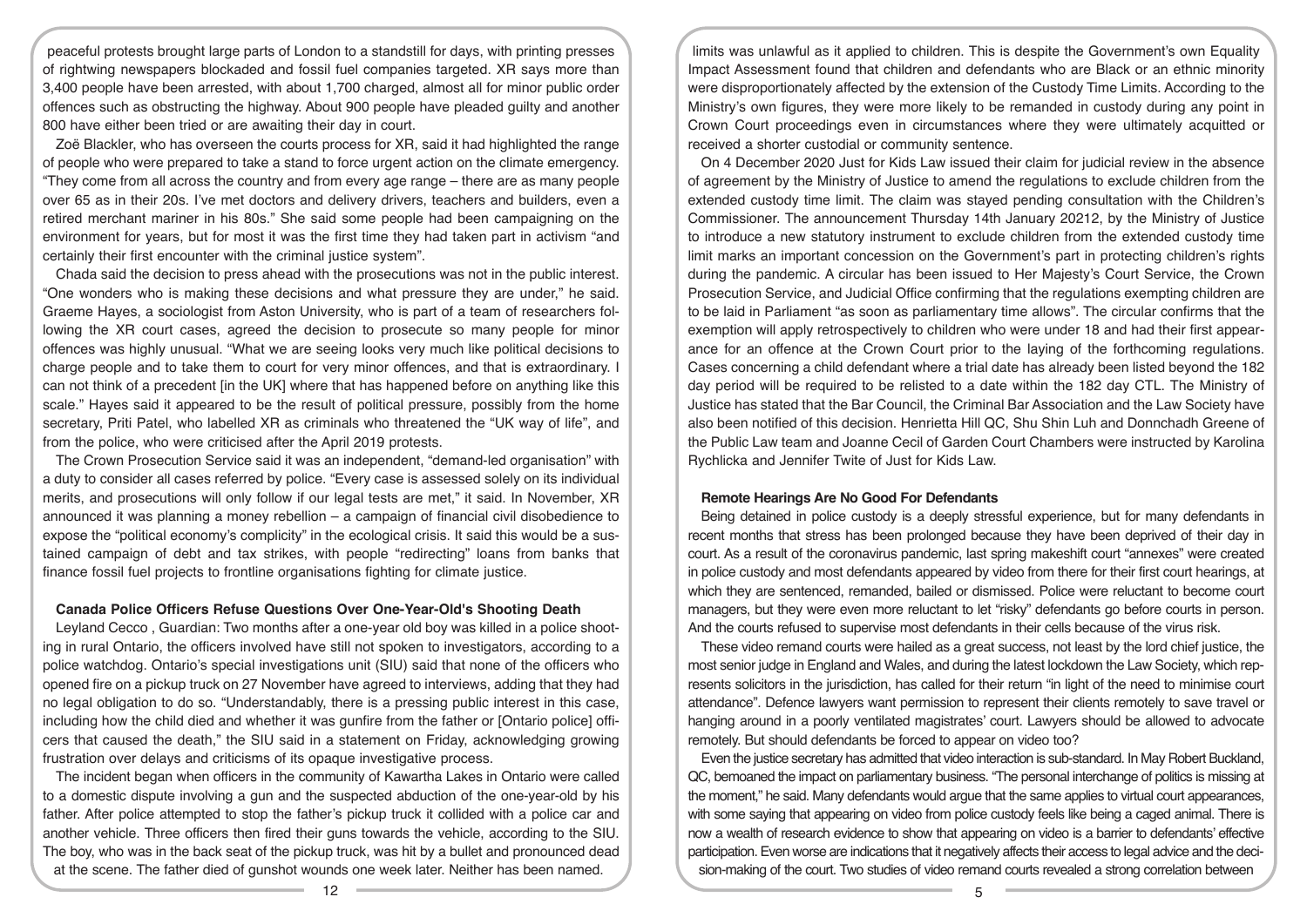defendants appearing on video and being unrepresented and receiving a prison sentence. If video remand courts are never revived it will not be for fear that they threaten fair trial rights, however. The police have considerable political influence and running courts is not a hospital pass they are happy to take. Forces have not been funded to run courts in custody; they do not have the space and they need all their resources to deal with crime. So it is in neither the interests of the police or defendants to revive video remand courts. Lawyers need to feel safe, but there is nothing to stop them appearing and giving advice remotely while their clients have their day in a physical court.

# **Benjamin Bestgen: Smart contracts**

Part of being a lawyer in the 21st century is the necessity to develop a degree of digital literacy, whether you like it or not. The legal world, it is often said, tends to be conservative and cautious. Assuming for argument's sake this is true, conservatism, broadly speaking, looks at things that work well for us and seeks to preserve them while also doing away with things that are no longer fit for purpose. If something has to change, reform and incremental steps are preferred over revolution and big overhauls.

Conservatives in that sense are reasonable, practical people, willing to look at facts and evidence, notice changes in the ways of the world and decide how and where adaptations should be made. This could also mean learning new skills or languages, embracing new technologies, reforming rules, customs and institutions to meet the needs of the times and ideally anticipate future requirements also. Unfortunately, for most humans, their conservatism is not as enlightened and proactive. We are creatures of habit, including habits of thought and attitude. We get used to certain things, learn to operate and like them and get irritated when somebody tries to foist too much change on us too quickly. How many lawyers had to be dragged kicking and screaming from using scriveners and parchment to typewriters, dictaphones, fax machines, computers, emails, online data-rooms, electronic signatures, marking documents up on screen instead of printing them out, using multiple screens instead of one, smartphones, videoconferences, mobile or online banking? And now stuff like the Internet of Things, blockchains, Fintech/Regtech/Insurtech, data mining, data protection, AI and customer service bots, debates about robot judges… But contracts – they surely stay the same?! Yes and no is the unsatisfactory short answer.

*Smart Contracts:* A contract is a document ideally drafted by a smart lawyer but a Smart Contract is more likely to have been programmed by a software engineer: it is a piece of code – contractual clauses, functions, outcomes, deadlines, trigger events can all be codified on a blockchain. Execution, monitoring and enforcement are automatic, giving certainty that the agreement will be performed, not deadlines missed, no random changes of mind later on. The cryptographic, decentralised and open nature of blockchain reduces or eliminates the need for intermediaries or third parties in transactions. It increases trust, as all parties have the same code on their computers and the blockchain is transparent.

*What to Consider:* From a lawyer's perspective, the principles of contract law haven't changed, regardless whether a contract is oral, on paper or in code. But there are issues to think about: 1. Natural language: few people, never mind lawyers, can read or write machine code languages. Machine code may also not be readily translatable into natural language. Therefore it can be unclear what exactly the contract meant to say. 2. Limitations of code: writing code requires mathematical precision so the machine knows exactly when to do what. But contracts contain often deliberate ambiguity, such as "best efforts", "good faith" or "to such an extent as reasonably practicable". The law may also require that certain things are clearly disclosed or registered in a contract before execution (e.g. consumer protection and cancellation rights or matters in real estate) – this may not be possible to do in code.

# **Policing, Prisons and Criminal Justice**

The use of force against prisoners has doubled over the past decade, according to data obtained under the Freedom of Information Act, with force being used over 49,000 times, or 59 times for every 100 inmates, in the year from April 2019. (Observer, 3 January 2021) 3 January: International organisations criticise Police Scotland for renewing a contract to train security forces in Sri Lanka linked to violence and torture against civilians. (Sunday Post, 3 January 2021) 5 January: The family of 12-year-old Shukri Abdi, who drowned in the River Irwell in 2019, launch a civil action against Greater Manchester police for institutional racism in the investigation of her death. (Guardian, 5 January 2021) 8 January: Three officers from Hampshire's Serious and Organised Crime Unit are sacked for gross misconduct in a long-running case relating to a racist and sexist WhatsApp group. Two other officers would have been sacked if they had not already left the force, and a sixth received a final written warning. (BBC News, 8 January 2020) 8 January: Met police officers will be required to justify every pre-arrest use of handcuffs following a review triggered by the stop and search and handcuffing of Olympic athlete Bianca Williams in July 2020. (Guardian, 8 January 2021) 8 January: In France, police are filmed conducting checks on people entering the Auchan supermarket in Dunkerque and refusing entry to migrants. Activists intervene to stop the checks, but the police call in additional units and remain in place at the supermarket entrance. (Are You Syrious, 11 January 2021) 9 January: In Belgium, 23-year-old Ibrahima Barrie dies in hospital following his arrest at Brussels Gare du Nord, where it is claimed he was filming police carrying out controls. At the police station where he was taken for questioning, he loses consciousness. An autopsy and toxicology examination are ordered. (Brussels Times, 11 January; Révolution Permanente, 13 January 2021) 11 January: In France, the interior minister suspends a senior police officer for sending a 'blatantly racist' New Year card, which shows a white police officer calling a black man to his car with the caption 'Come closer. My taser is recharging in the cigarette lighter'. 12 January: The number of prisoners in England and Wales dying of Covid-19 rose to 24 in December, a rise of over 50 percent, while 2,400 prisoners tested positive, 70 percent more than in November, according to Ministry of Justice statistics. (Guardian, 12 January 2021) 12 January: South Wales Police refers itself to the Independent Office for Police Conduct following the death two days earlier of 24-year-old Mohamud Mohammed Hassan, hours after his release from custody in Cardiff, described as 'deeply concerning' by the Welsh first minister. Hundreds of protesters march through the city to Cardiff Bay Police Station.

#### **More Than 1,000 Extinction Rebellion Activists Taken to Court**

*Matthew Taylor, Guardian:* More than 1,000 people who took part in environmental direct action organised by Extinction Rebellion have been taken to court in what experts say is one of the biggest crackdowns on protest in British legal history. Hundreds of cases are ongoing and lawyers say that despite the pandemic, some defendants may still be asked to travel to court in London from across the UK to appear in person. Lawyers for the defendants say the scale of the prosecutions and the decision to press ahead with trials during the pandemic is unprecedented, and putting people's health at risk. Raj Chada, a solicitor from Hodge Jones and Allen, which is representing many of the defendants, said: "These clients come from across the country, and the court system is just getting to grips with remote attendances. The Covid crisis is at its height, yet the CPS [Crown Prosecution Service] are continuing these cases at great financial cost."

XR have staged three major "rebellions" over the past two years to highlight the escalating climate and ecological emergency and demand urgent action from the government. The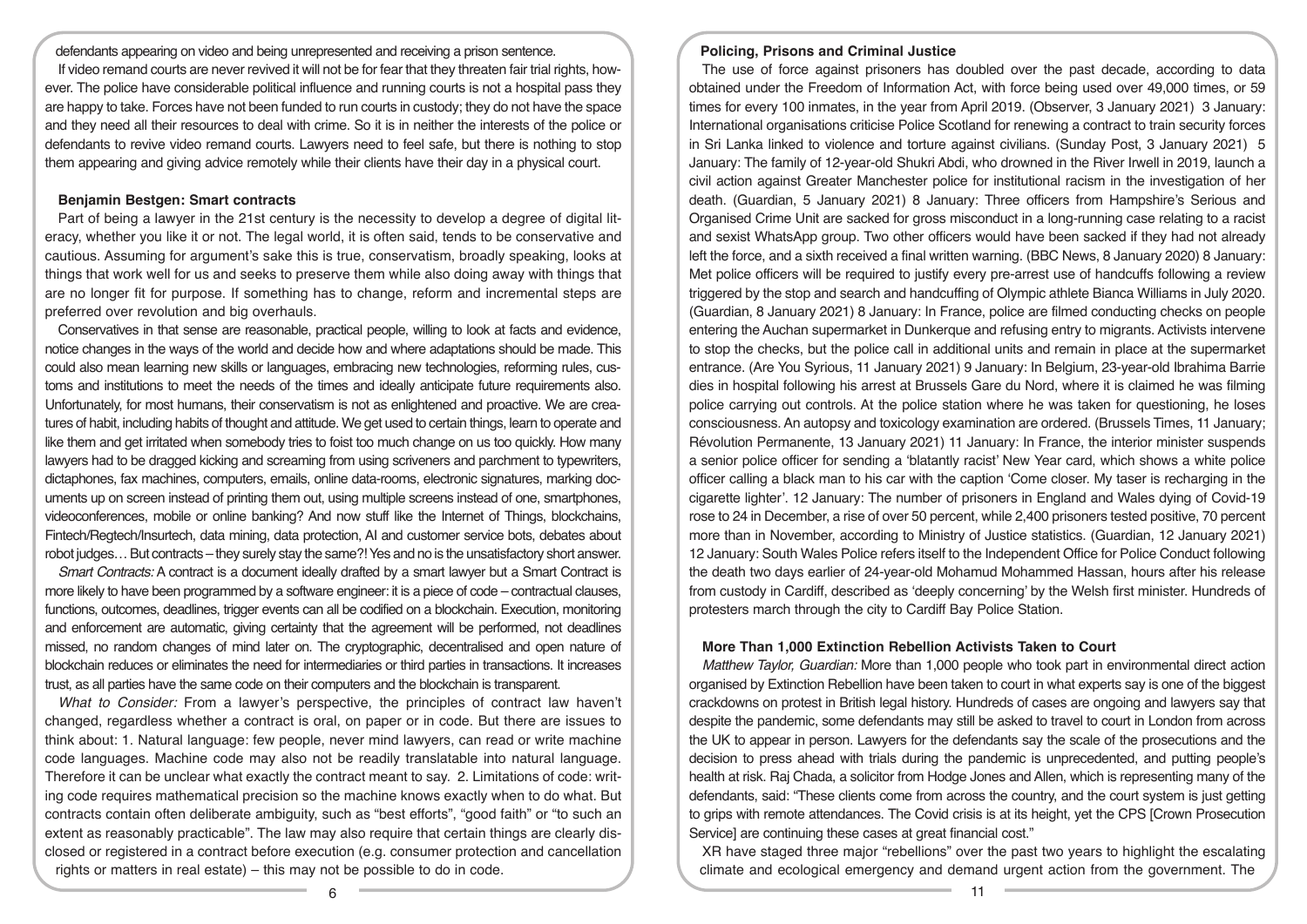was spoken to was disgusting. I was originally told it could take up to eight months to investigate, but over three years on we've still got no report; it took two years to get to an inquest."

It is rare for the IOPC to recommend the suspension of officers, though it did so initially in 2017 in the case of Rashan Charles, who died in east London. Video footage showed an officer who held him breaching police standards on detention and restraint. However, the Metropolitan police said regulations stated that an officer under investigation should not be suspended if temporary redeployment to alternative duties was appropriate. The police officer was placed on office duties before the watchdog eventually concluded that the "unorthodox" restraint used against the 20-year-old did not amount to misconduct as his failures were not deemed to be deliberate.

Criticism of the watchdog's response to Charles' death has been led by his great-uncle, retired former Met Ch Insp Rod Charles, who said the watchdog simply echoed the Met's version of events. Writing for OpenDemocracy, he said: "In its first statement, [it] claimed: 'The man became unwell and first aid was provided by a police officer, police medic and paramedics.' These accounts mislead by omission. "They fail to mention that a police officer at the scene heavily restrained Rashan, with help from a second man. Instead they direct attention towards Rashan's own actions."

Kevin Clarke, who had serious mental health issues, died after he was restrained by police in March 2018 in Lewisham, south-east London. Nine Met officers were placed under unspecified restricted duties while under investigation by the IOPC. In police body-cam footage of the incident, Clarke can be heard telling officers: "I can't breathe … I'm going to die." One officer told the inquest, which concluded recently, that he believed the restraint – applied because Clarke was "a bit fidgety" lying on the edge of a school playing field – was necessary and safe. However, his family said he was "restrained unnecessarily and with disproportionate force" and that police officers were among those who "let Kevin die".

The Met agreed that seven of the officers had a case to answer for misconduct after the watchdog said the continued use of handcuffs and limb restraints once Clarke was unconscious was "unnecessary and disproportionate". They were dealt with by the force "by way of practice requiring improvement" through identifying any organisational and individual learning and reflecting on what happened, the IOPC said.

Cumberbatch is still waiting for the IOPC investigation into her brother's death to be published. "If I punched you 15 times, there would be a criminal investigation, but nothing has been done about it," she said. "No restricted duties, no suspensions, no desk duties, no misconduct, nothing. I struggle to understand after a serious incident why officers are not interviewed immediately to prevent conferring. "Who do you call when police are the killers? The IOPC, many of whom are ex-police officers. In an ideal world I'd like to have justice, but what is justice? Even where unlawful killing has been ruled by an inquest, some officers have been able to return to duty."

#### **Enough Rope to Hang Anyone Charged With an Offence**

Circumstantial Evidence: Some of the case references used by the CCRC date back around 150 years! One example was in R v Exall And Others; [1866] in which it was decided: "It has been said that circumstantial evidence is to be considered as a chain, and each piece of evidence as a link in the chain, but that is not so, for then, if anyone link broke, the chain would fall. It is more like the case of a rope composed of several cords. One strand of the cord might be insufficient to sustain the weight, but three stranded together may be quite of sufficient strength." So circumstantial evidence -

if there is enough of it, can be considered strong enough to demonstrate innocence or guilt.

3. Amendments and variations: blockchain is highly tamper-proof and once a contract is on the blockchain, it cannot be changed. This poses difficulties where parties want to correct errors or make modifications to their arrangement. A self-executing Smart Contract can also not be stopped, so there could be issues when trying to comply with a court order to amend a contract or change its performance.

4. Risks of self-execution: a contract that no longer reflects the transactional reality in which the parties operate doesn't just give rise to disputes, it might also cause harm to the parties, suppliers, customers or other stakeholders directly or indirectly affected by it. Contracts like "futures" trading in natural resources, e.g. coffee, textiles, grain, fruit or vegetables can affect people in entire countries. The inflexibility of Smart Contracts combined with their self-executing nature is arguably an example where technology could do more harm than good.

5. Jurisdiction: Unless a jurisdiction expressly doesn't recognise Smart Contracts as valid legal agreements, there is no reason why a contract written in cryptographic code shouldn't be lawful and enforceable. But the cross-border nature of blockchain makes it harder to pin down which jurisdiction should address disputes. This gets more complicated with possible errors in the code or the operating system, and relevant servers potentially located in jurisdictions who have no real connection to the contracting parties.

6. Identity of parties: Smart Contracts can easily be executed pseudonymously. This could provide cover for crime and all kinds of misbehaviour. Service providers called "Oracles" exist which offer to provide additional verification and comfort to blockchain arrangements. However, Oracles, both human and automated ones, can be compromised too and introduce misinformation into the network, amplifying a risk of error and malfeasance which the decentralised nature of blockchain sought to reduce.

Smart Contracts currently appears best suited to matters which can be programmed with great precision, such as a payment or delivery schedule, transfer of digital assets, changes in registers upon certain events or storage of information. It should have a natural language document alongside it, detailing how the agreement is meant to work and prevailing over the Smart Contract in case of doubt. However, advances in technology and how we do business will require a basic philosophical attitude from lawyers: looking at our world and trying to make sense of it in a sound, forward-thinking manner, whether we personally approve of the latest developments or not.

## **Prisoners and Prison Staff Not a Priority for COVID-19 vaccination**

Should prisoners and prison staff be among the priority groups for COVID-19 vaccination? It was a question posed by the MP Zarah Sultana during a meeting of the House of Commons Science and Technology Committee. "Prisons are a high-risk setting for transmission, as well as hospitals, nursing homes and schools", she said to the vaccines minister, Nadhim Zahawi. She continued: There would be considerable challenges if there was an outbreak in this setting, and vaccinating detainees is both good for public health and a humane approach to a completely disenfranchised population. Has the government considered prioritising vaccinating detainees, as well as those who work in prisons?

No, was the answer. The government would continue to vaccinate according to age cohorts, rather than prioritising any particular group or institutional setting. This is short-sighted and elevates the risk of wider community infection and reinfection. Every week, thousands of potential COVID-19 spreaders go in and out of prisons. Staff go to and from work. Hundreds of new prisoners arrive, hundreds at the end of their sentence are released.

Prisons act as 'epidemiological pumps', the public health expert Richard Coker pointed out last year, circulating COVID-19 from the community into prison and back out to the com-